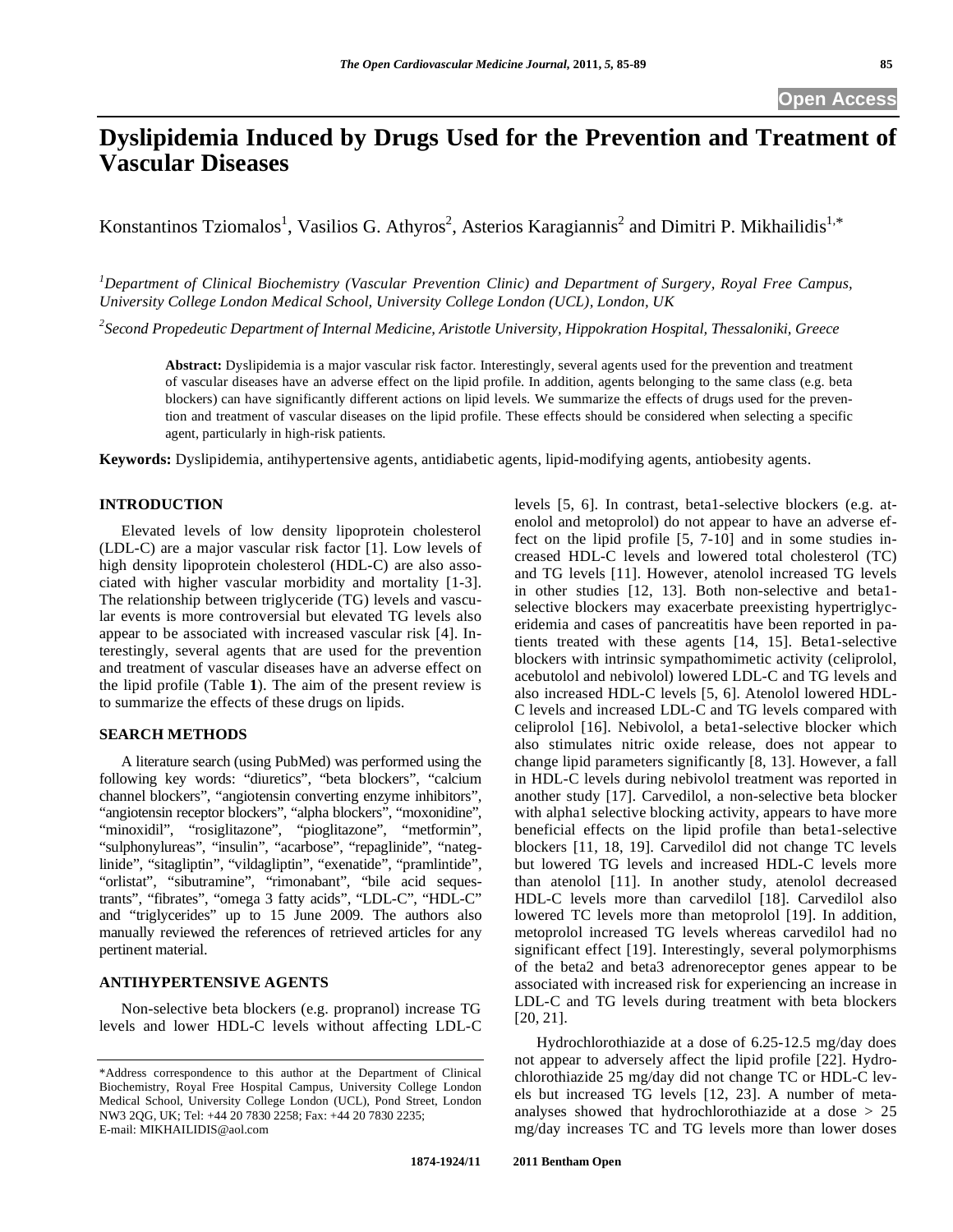| Agent                                   | <b>Adverse Effect on The Lipid Profile</b>                        | <b>Reference</b> |
|-----------------------------------------|-------------------------------------------------------------------|------------------|
| Non-selective beta blockers             | ↑ TG levels<br>HDL-C levels                                       | [5, 6, 14, 15]   |
| Beta1-selective blockers                | $\uparrow$ TG levels (no effect or $\downarrow$ in other studies) | $[5, 7-15]$      |
| Nebivolol                               | $\downarrow$ HDL-C levels (no effect in other studies)            | [8, 13, 15]      |
| Hydrochlorothiazide ( $\geq 25$ mg/day) | ↑ TG levels<br>↑ TC levels                                        | [6, 22]          |
| Chlorthalidone                          | ↑ LDL-C levels                                                    | [6]              |
| Indapamide                              | ↑ LDL-C levels (no effect in other studies)                       | [6, 21, 24]      |
| Pioglitazone                            | ↑ LDL-C levels                                                    | [46, 47]         |
| Rosiglitazone                           | ↑ LDL-C levels<br>↑ TG levels                                     | [46, 47]         |
| Orlistat                                | HDL-C levels                                                      | [56]             |
| Bile-acid sequestrants                  | ↑ TG levels                                                       | $[1, 64-66]$     |
| Fibrates                                | ↑ LDL-C levels (in patients with hypertriglyceridemia)            | [1, 67]          |
| Omega-3 fatty acids                     | ↑ LDL-C levels (in patients with severe hypertriglyceridemia)     | $[68-70]$        |

**Table 1. Adverse Lipid Effects of Agents Used for the Prevention and Treatment of Vascular Diseases** 

TG = triglyceride; HDL-C = high density lipoprotein cholesterol; TC = total cholesterol; LDL-C = low density lipoprotein cholesterol.

[6, 24]. In addition, thiazide diuretics lowered HDL-C levels only in diabetic patients [6]. Interestingly, the increase in LDL-C and TG levels with thiazide diuretics appears to be more pronounced in men [6]. In addition, the rise in LDL-C levels appears to be greater in patients with higher baseline LDL-C levels [6]. Chlorthalidone increased LDL-C levels more than other thiazide diuretics [6]. The non-thiazide diuretic indapamide at a dose of 2.5 mg/day or at 1.5 mg/day in a sustained release form reduced blood pressure to an extent similar or greater than hydrochlorothiazide 25 mg/day [23, 25]. Indapamide in these doses did not change TC, TG or HDL-C levels [23, 26]. However, in a meta-analysis indapamide did not change TG levels but increased LDL-C levels [6]. In comparative studies, indapamide 2.5 mg/day and hydrochlorothiazide 12.5 mg/day had a similar effect on lipid profile [27]. However, indapamide 2.5 mg/day increased TG levels more than hydrochlorothiazide 25 mg/day [23].

 Calcium channel blockers appear to have neutral effects on the lipid profile [6, 28-31]. An increase in HDL-C levels was also reported in some studies [12, 32].

 Angiotensin converting enzyme inhibitors increased HDL-C levels and lowered TC and TG levels in some reports [12, 30, 33]. In others, they did not affect the lipid profile [7, 34] or lowered only LDL-C [35] or TG levels [6]. Angiotensin II receptor blockers increased HDL-C levels and lowered LDL-C and TG levels [28, 36-39]. In other studies they did not affect the lipid profile [35] or lowered only LDL-C levels [40].

 Some large randomized controlled trials compared the effects of different classes of antihypertensive agents on the lipid profile. In the Losartan Intervention For Endpoint reduction in hypertension (LIFE) study, HDL-C levels decreased less with losartan-based treatment than with atenolol-based treatment [41]. In the Antihypertensive and Lipid-Lowering Treatment to Prevent Heart Attack Trial (ALLHAT), TC levels decreased more with amlodipine- and lisinopril-based treatment than with chlorthalidonebased treatment [42]. However, it is difficult to compare the effects of antihypertensive agents on lipids in randomized controlled trials since most patients in these studies are treated with multiple classes of antihypertensive agents.

 Doxazosin, an alpha1-blocker, increased HDL-C levels and lowered LDL-C and TG levels [6, 33, 43]. Other alpha blockers have similar beneficial effects on the lipid profile [6]. The less frequently used antihypertensive agents moxonidine and minoxidil appear to lower LDL-C levels without affecting TG or HDL-C levels [44, 45].

#### **ANTIDIABETIC AGENTS**

 Both rosiglitazone and pioglitazone increased LDL-C levels [46, 47]. However, it appears that pioglitazone lowers small dense LDL particles (which are potentially more atherogenic) whereas rosiglitazone has a smaller or no effect on LDL size [48-50]. In addition, rosiglitazone increased TG levels whereas pioglitazone decreased TG levels [46]. Both these thiazolidinediones increased HDL-C levels [46, 51]. In comparative studies, pioglitazone induced a greater reduction in TG levels, a larger increase in HDL-C levels, a smaller increase in TC and LDL-C levels as well as a greater shift towards larger, more buoyant LDL particles [48-50]. Other antidiabetic agents appear to have neutral or beneficial effects on the lipid profile. Metformin decreased TG and LDL-C levels and did not affect HDL-C levels [46]. Sulphonylureas, acarbose and glinides (repaglinide and nateg-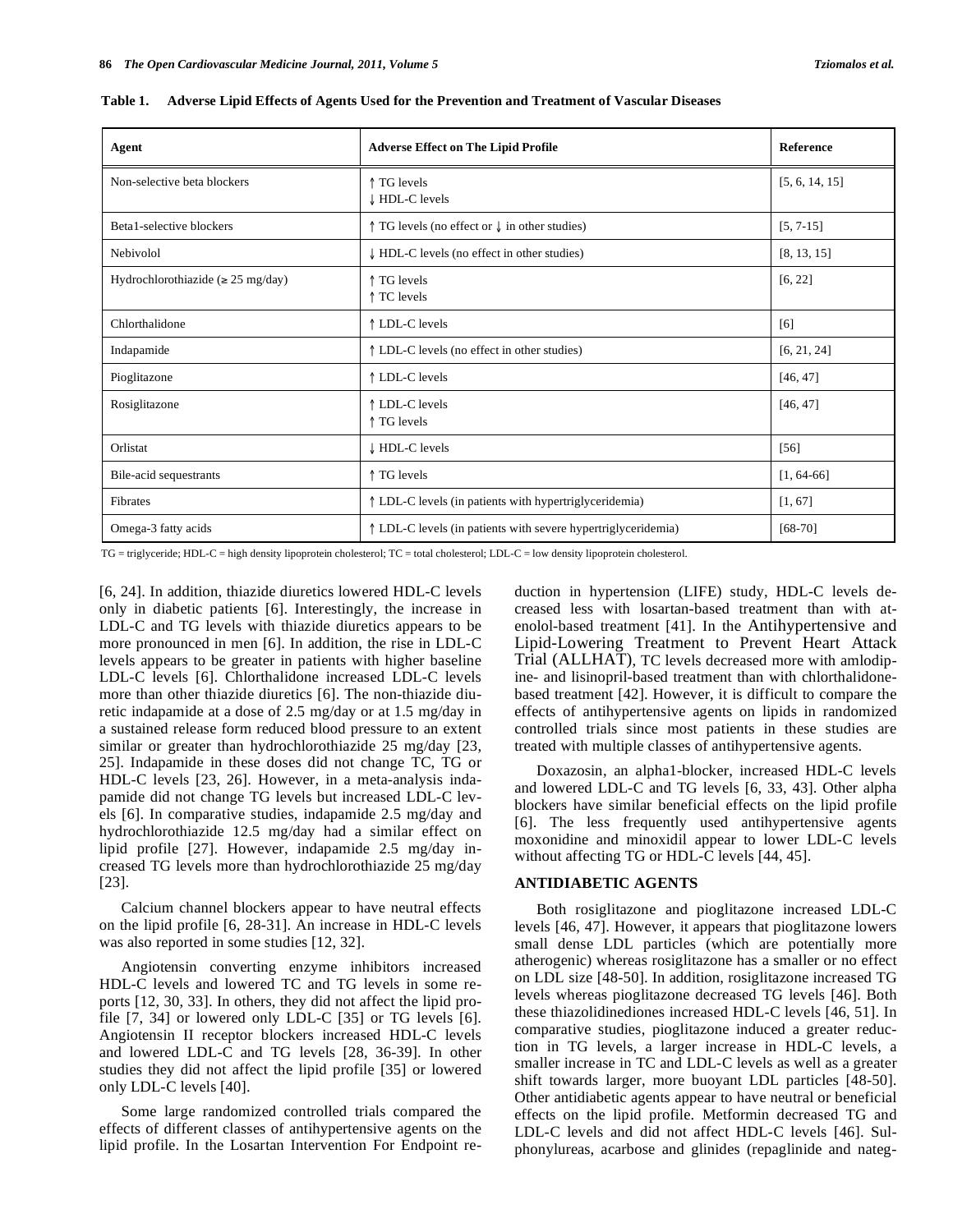linide) decreased TG levels and did not affect LDL-C or HDL-C levels [46]. The "newer" oral antidiabetic drugs sitagliptin and vildagliptin (which inhibit dipeptidyl peptidase IV) appear to have a neutral effect on the lipid profile [52]. Preliminary data suggest that vildagliptin improves postprandial lipemia [53]. Insulin appears to reduce TG and increase HDL-C levels, particularly in patients with poor glycemic control [54]. "Newer" antidiabetic agents administered by subcutaneous injection include exenatide (a glucagon-like peptide 1 agonist) and pramlintide (an amylin analogue) [54]. Neither exenatide nor pramlintide appear to alter the lipid profile significantly [52, 55].

# **ANTIOBESITY AGENTS**

 Orlistat not only reduces body weight but also lowers LDL-C levels [56]. However, a small but significant decrease in HDL-C levels was reported during orlistat treatment [56]. Orlistat does not appear to alter TG levels significantly [56]. Sibutramine, another agent approved for the management of obesity, decreases TG levels and increases HDL-C concentration [56]. Sibutramine does not significantly affect LDL-C levels [56]. Rimonabant, an antiobesity agent that was withdrawn for safety reasons, increased HDL-C levels and reduced TG levels [57-63].

# **LIPID PROFILE-MODIFYING AGENTS**

Bile-acid sequestrants (resins) decrease LDL-C levels but also increase TG levels [1]. Colesevelam, a newer resin which appears to be better tolerated than older members of this class, also increased TG levels [64-66]. Accordingly, resin monotherapy is contraindicated in patients with TG levels > 400 mg/dl (4.5 mmol/l) and should be avoided when TG levels are  $> 200$  mg/dl (2.2 mmol/l) [1].

 In patients with hypercholesterolemia, fibrates lower LDL-C levels by 10-20% [1, 67]. However, an increase in LDL-C levels might be observed when fibrates are given to patients with hypertriglyceridaemia [1, 67]. This appears to be due to an increase in very low density lipoprotein (VLDL) lipolysis by lipoprotein lipase [67].

 Omega-3 fatty acids lower TG levels but increase LDL-C levels, particularly in patients with severe hypertriglyceridemia [68-70]. This increase in LDL-C levels appears to be due to a shift to larger, more buoyant and (potentially) less atherogenic LDL particles [68, 71, 72]. Interestingly, in patients with hypertriglyceridemia who were treated with statins, adding omega-3 fatty acids did not affect LDL-C levels [73]. In addition, omega-3 fatty acids lowered LDL-C levels in patients with normal TG levels [68, 70].

#### **CONCLUSIONS**

 Several drugs used for the prevention and treatment of vascular diseases appear to have an adverse effect on the lipid profile. Moreover, agents belonging to the same class (e.g. beta-blockers) can have significantly different actions on lipid levels. These effects might have to be considered when selecting a specific agent, particularly in high-risk patients. However, it is unclear whether the adverse lipid effects of these agents reduce their protective effect against vascular events. In addition, the effect on lipids is a surrogate endpoint. Therefore, only large randomized clinical trials with vascular endpoints should guide our therapeutic decisions.

## **LIST OF ABBREVIATIONS**

| HDL-C       |         | $=$ High density lipoprotein cholesterol                        |
|-------------|---------|-----------------------------------------------------------------|
| LDL-C       | $=$ $-$ | Low density lipoprotein cholesterol                             |
| LIFE.       | $=$ $-$ | Losartan Intervention For Endpoint reduction<br>in hypertension |
| TC          | $=$     | Total cholesterol                                               |
| ТG          | $=$     | Triglyceride                                                    |
| <b>VLDL</b> | $=$     | Very low density lipoprotein                                    |
|             |         |                                                                 |

#### **DECLARATION OF INTEREST**

 This review was written independently; no company or institution supported it financially. Some of the authors have attended conferences, given lectures and participated in advisory boards or trials sponsored by various pharmaceutical companies. Konstantinos Tziomalos is supported by a grant from the Hellenic Atherosclerosis Society.

#### **REFERENCES**

- [1] Third Report of the National Cholesterol Education Program (NCEP) Expert Panel on Detection, Evaluation, and Treatment of High Blood Cholesterol in Adults (Adult Treatment Panel III) final report. Circulation 2002; 106: 3143-421.
- [2] Barter P, Gotto AM, LaRosa JC, *et al*. HDL cholesterol, very low levels of LDL cholesterol, and cardiovascular events. N Engl J Med 2007; 357: 1301-10.
- [3] deGoma EM, Leeper NJ, Heidenreich PA. Clinical significance of high-density lipoprotein cholesterol in patients with low lowdensity lipoprotein cholesterol. J Am Coll Cardiol 2008; 51: 49-55.
- [4] Sarwar N, Danesh J, Eiriksdottir G, *et al*. Triglycerides and the risk of coronary heart disease: 10, 158 incident cases among 262, 525 participants in 29 Western prospective studies. Circulation 2007; 115: 450-8.
- [5] Fogari R, Zoppi A, Corradi L, Preti P, Mugellini A, Lusardi P. Beta-blocker effects on plasma lipids during prolonged treatment of hypertensive patients with hypercholesterolemia. J Cardiovasc Pharmacol 1999; 33: 534-9.
- [6] Kasiske BL, Ma JZ, Kalil RS, Louis TA. Effects of antihypertensive therapy on serum lipids. Ann Intern Med 1995; 122: 133-41.
- [7] Lakshman MR, Reda DJ, Materson BJ, Cushman WC, Freis ED. Diuretics and beta-blockers do not have adverse effects at 1 year on plasma lipid and lipoprotein profiles in men with hypertension. Department of Veterans Affairs Cooperative Study Group on Antihypertensive Agents. Arch Intern Med 1999; 159: 551-8.
- [8] Fogari R, Zoppi A, Lazzari P, *et al*. Comparative effects of nebivolol and atenolol on blood pressure and insulin sensitivity in hypertensive subjects with type II diabetes. J Hum Hypertens 1997; 11: 753-7.
- [9] Fagerberg B, Berglund A, Holme E, Wilhelmsen L, Elmfeldt D. Metabolic effects of controlled-release metoprolol in hypertensive men with impaired or diabetic glucose tolerance: a comparison with atenolol. J Intern Med 1990; 227: 37-43.
- [10] Karagiannis A, Mikhailidis DP, Kakafika AI, Tziomalos K, Athyros VG. Atenolol: differences in mode of action compared with other antihypertensives. An opportunity to identify features that influence outcome? Curr Pharm Des 2007; 13: 229-39.
- [11] Giugliano D, Acampora R, Marfella R, *et al*. Metabolic and cardiovascular effects of carvedilol and atenolol in non-insulin-dependent diabetes mellitus and hypertension. A randomized, controlled trial. Ann Intern Med 1997; 126: 955-9.
- [12] Nandeesha H, Pavithran P, Madanmohan T. Effect of antihypertensive therapy on serum lipids in newly diagnosed essential hypertensive men. Angiology 2009; 60: 217-20.
- [13] Rizos E, Bairaktari E, Kostoula A, *et al*. The combination of nebivolol plus pravastatin is associated with a more beneficial meta-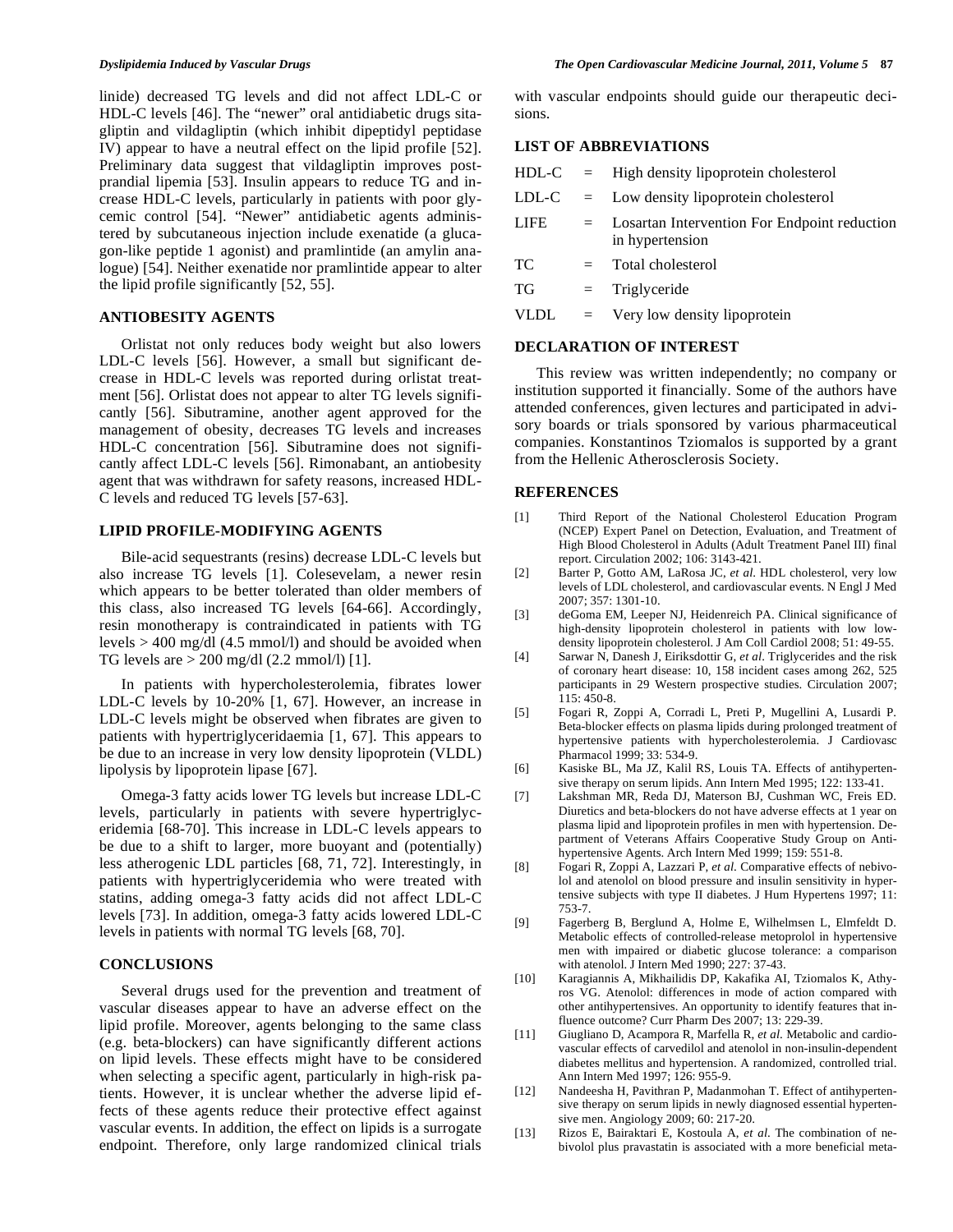bolic profile compared to that of atenolol plus pravastatin in hypertensive patients with dyslipidemia: a pilot study. J Cardiovasc Pharmacol Ther 2003; 8: 127-34.

- [14] Durrington PN, Cairns SA. Acute-pancreatitis: a complication of beta-blockade. Br Med J (Clin Res Ed) 1982; 284: 1016.
- [15] O'Donoghue DJ. Acute pancreatitis due to nadolol-induced hypertriglyceridaemia. Br J Clin Pract 1989; 43: 74-5.
- [16] Howes LG, Lykos D, Rennie GC. Effects of antihypertensive drugs on coronary artery disease risk: a meta-analysis. Clin Exp Pharmacol Physiol 1996; 23: 555-8.
- [17] Pesant Y, Marc-Aurele J, Bielmann P, *et al*. Metabolic and antihypertensive effects of nebivolol and atenolol in normometabolic patients with mild-to-moderate hypertension. Am J Ther 1999; 6: 137-47.
- [18] Uzunlulu M, Oguz A, Yorulmaz E. The effect of carvedilol on metabolic parameters in patients with metabolic syndrome. Int Heart J 2006; 47: 421-30.
- [19] Bakris GL, Fonseca V, Katholi RE, *et al*. Metabolic effects of carvedilol vs metoprolol in patients with type 2 diabetes mellitus and hypertension: a randomized controlled trial. JAMA 2004; 292: 2227-36.
- [20] Iaccarino G, Trimarco V, Lanni F, *et al*. beta-Blockade and increased dyslipidemia in patients bearing Glu27 variant of beta2 adrenergic receptor gene. Pharmacogenomics J 2005; 5: 292-7.
- [21] Isaza C, Henao J, Ramirez E, Cuesta F, Cacabelos R. Polymorphic variants of the beta2-adrenergic receptor (ADRB2) gene and ADRB2-related propanolol-induced dyslipidemia in the Colombian population. Methods Find Exp Clin Pharmacol 2005; 27: 237-44.
- [22] Neutel JM. Metabolic manifestations of low-dose diuretics. Am J Med 1996; 101: 71S-82S.
- [23] Spence JD, Huff M, Barnett PA. Effects of indapamide versus hydrochlorothiazide on plasma lipids and lipoproteins in hypertensive patients: a direct comparison. Can J Clin Pharmacol 2000; 7: 32-7.
- [24] Ames RP. A comparison of blood lipid and blood pressure responses during the treatment of systemic hypertension with indapamide and with thiazides. Am J Cardiol 1996; 77: 12b-6b.
- [25] Emeriau JP, Knauf H, Pujadas JO, *et al*. A comparison of indapamide SR 1.5 mg with both amlodipine 5 mg and hydrochlorothiazide 25 mg in elderly hypertensive patients: a randomized doubleblind controlled study. J Hypertens 2001; 19: 343-50.
- [26] Weidmann P. Metabolic profile of indapamide sustained-release in patients with hypertension: data from three randomised doubleblind studies. Drug Saf 2001; 24: 1155-65.
- [27] Krum H, Skiba M, Gilbert RE. Comparative metabolic effects of hydrochlorothiazide and indapamide in hypertensive diabetic patients receiving ACE inhibitor therapy. Diabet Med 2003; 20: 708-12.
- [28] Derosa G, Cicero AF, Bertone G, *et al*. Comparison of the effects of telmisartan and nifedipine gastrointestinal therapeutic system on blood pressure control, glucose metabolism, and the lipid profile in patients with type 2 diabetes mellitus and mild hypertension: a 12 month, randomized, double-blind study. Clin Ther 2004; 26: 1228- 36.
- [29] Bakris GL, Smith AC, Richardson DJ, *et al*. Impact of an ACE inhibitor and calcium antagonist on microalbuminuria and lipid subfractions in type 2 diabetes: a randomised, multi-centre pilot study. J Hum Hypertens 2002; 16: 185-91.
- [30] Masuo K, Mikami H, Ogihara T, Tuck ML. Metabolic effects of long-term treatments with nifedipine-retard and captopril in young hypertensive patients. Am J Hypertens 1997; 10: 600-10.
- [31] Spirou A, Rizos E, Liberopoulos EN, *et al*. Effect of barnidipine on blood pressure and serum metabolic parameters in patients with essential hypertension: a pilot study. J Cardiovasc Pharmacol Ther 2006; 11: 256-61.
- [32] Reuter MK, Lorenz H, Verho P, Smith N, Degen A, Verho M. Effects of felodipine ER, a dihydropyridine calcium antagonist, on blood pressure and serum lipids. Curr Med Res Opin 1998; 14: 97- 103.
- [33] Grimm RH Jr, Flack JM, Grandits GA, *et al*. Long-term effects on plasma lipids of diet and drugs to treat hypertension. Treatment of Mild Hypertension Study (TOMHS) Research Group. JAMA 1996; 275: 1549-56.
- [34] Oksa A, Gajdos M, Fedelesova V, Spustova V, Dzurik R. Effects of angiotensin-converting enzyme inhibitors on glucose and lipid

metabolism in essential hypertension. J Cardiovasc Pharmacol 1994; 23: 79-86.

- [35] Derosa G, Cicero AF, Ciccarelli L, Fogari R. A randomized, double-blind, controlled, parallel-group comparison of perindopril and candesartan in hypertensive patients with type 2 diabetes mellitus. Clin Ther 2003; 25: 2006-21.
- [36] Inoue T, Morooka T, Moroe K, Ikeda H, Node K. Effect of telmisartan on cholesterol levels in patients with hypertension - Saga Telmisartan Aggressive Research (STAR). Horm Metab Res 2007; 39: 372-6.
- [37] Derosa G, Fogari E, D'Angelo A, *et al*. Metabolic effects of telmisartan and irbesartan in type 2 diabetic patients with metabolic syndrome treated with rosiglitazone. J Clin Pharm Ther 2007; 32: 261-8.
- [38] Kyvelou SM, Vyssoulis GP, Karpanou EA, *et al*. Effects of antihypertensive treatment with angiotensin II receptor blockers on lipid profile: an open multi-drug comparison trial. Hellenic J Cardiol 2006; 47: 21-8.
- [39] Papadakis JA, Mikhailidis DP, Vrentzos GE, Kalikaki A, Kazakou I, Ganotakis ES. Effect of antihypertensive treatment on plasma fibrinogen and serum HDL levels in patients with essential hypertension. Clin Appl Thromb Hemost 2005; 11: 139-46.
- [40] Hanefeld M, Abletshauser C. Effect of the angiotensin II receptor antagonist valsartan on lipid profile and glucose metabolism in patients with hypertension. J Int Med Res 2001; 29: 270-9.
- [41] Olsen MH, Wachtell K, Beevers G, *et al*. Effects of losartan compared with atenolol on lipids in patients with hypertension and left ventricular hypertrophy: the Losartan Intervention For Endpoint reduction in hypertension study. J Hypertens 2009; 27: 567-74.
- [42] Major outcomes in high-risk hypertensive patients randomized to angiotensin-converting enzyme inhibitor or calcium channel blocker vs diuretic: The Antihypertensive and Lipid-Lowering Treatment to Prevent Heart Attack Trial (ALLHAT) JAMA 2002; 288: 2981-97.
- [43] Pessina AC, Ciccariello L, Perrone F, *et al*. Clinical efficacy and tolerability of alpha-blocker doxazosin as add-on therapy in patients with hypertension and impaired glucose metabolism. Nutr Metab Cardiovasc Dis 2006; 16: 137-47.
- [44] Lumb PJ, McMahon Z, Chik G, Wierzbicki AS. Effect of moxonidine on lipid subfractions in patients with hypertension. Int J Clin Pract 2004; 58: 465-8.
- [45] Johnson BF, Errichetti A, Urbach D, Hoch K, Johnson J. The effect of once-daily minoxidil on blood pressure and plasma lipids. J Clin Pharmacol 1986; 26: 534-8.
- [46] Bolen S, Feldman L, Vassy J, *et al*. Systematic review: comparative effectiveness and safety of oral medications for type 2 diabetes mellitus. Ann Intern Med 2007; 147: 386-99.
- [47] Rizos CV, Elisaf MS, Mikhailidis DP, Liberopoulos EN. How safe is the use of thiazolidinediones in clinical practice? Expert Opin Drug Saf 2009; 8: 15-32.
- [48] Berneis K, Rizzo M, Stettler C, *et al*. Comparative effects of rosiglitazone and pioglitazone on fasting and postprandial lowdensity lipoprotein size and subclasses in patients with Type 2 diabetes. Expert Opin Pharmacother 2008; 9: 343-9.
- [49] Deeg MA, Buse JB, Goldberg RB, *et al*. Pioglitazone and rosiglitazone have different effects on serum lipoprotein particle concentrations and sizes in patients with type 2 diabetes and dyslipidemia. Diabetes Care 2007; 30: 2458-64.
- [50] Rizzo M, Christ ER, Rini GB, Spinas GA, Berneis K. The differential effects of thiazolidindiones on atherogenic dyslipidemia in type 2 diabetes: what is the clinical significance? Expert Opin Pharmacother 2008; 9: 2295-303.
- [51] Home PD, Pocock SJ, Beck-Nielsen H, *et al*. Rosiglitazone evaluated for cardiovascular outcomes in oral agent combination therapy for type 2 diabetes (RECORD): a multicentre, randomised, openlabel trial. Lancet 2009; 373: 2125-35.
- [52] Amori RE, Lau J, Pittas AG. Efficacy and safety of incretin therapy in type 2 diabetes: systematic review and meta-analysis. JAMA 2007; 298: 194-206.
- [53] Matikainen N, Manttari S, Schweizer A, *et al*. Vildagliptin therapy reduces postprandial intestinal triglyceride-rich lipoprotein particles in patients with type 2 diabetes. Diabetologia 2006; 49: 2049- 57.
- [54] Nathan DM, Buse JB, Davidson MB, *et al*. Medical management of hyperglycemia in type 2 diabetes: a consensus algorithm for the ini-